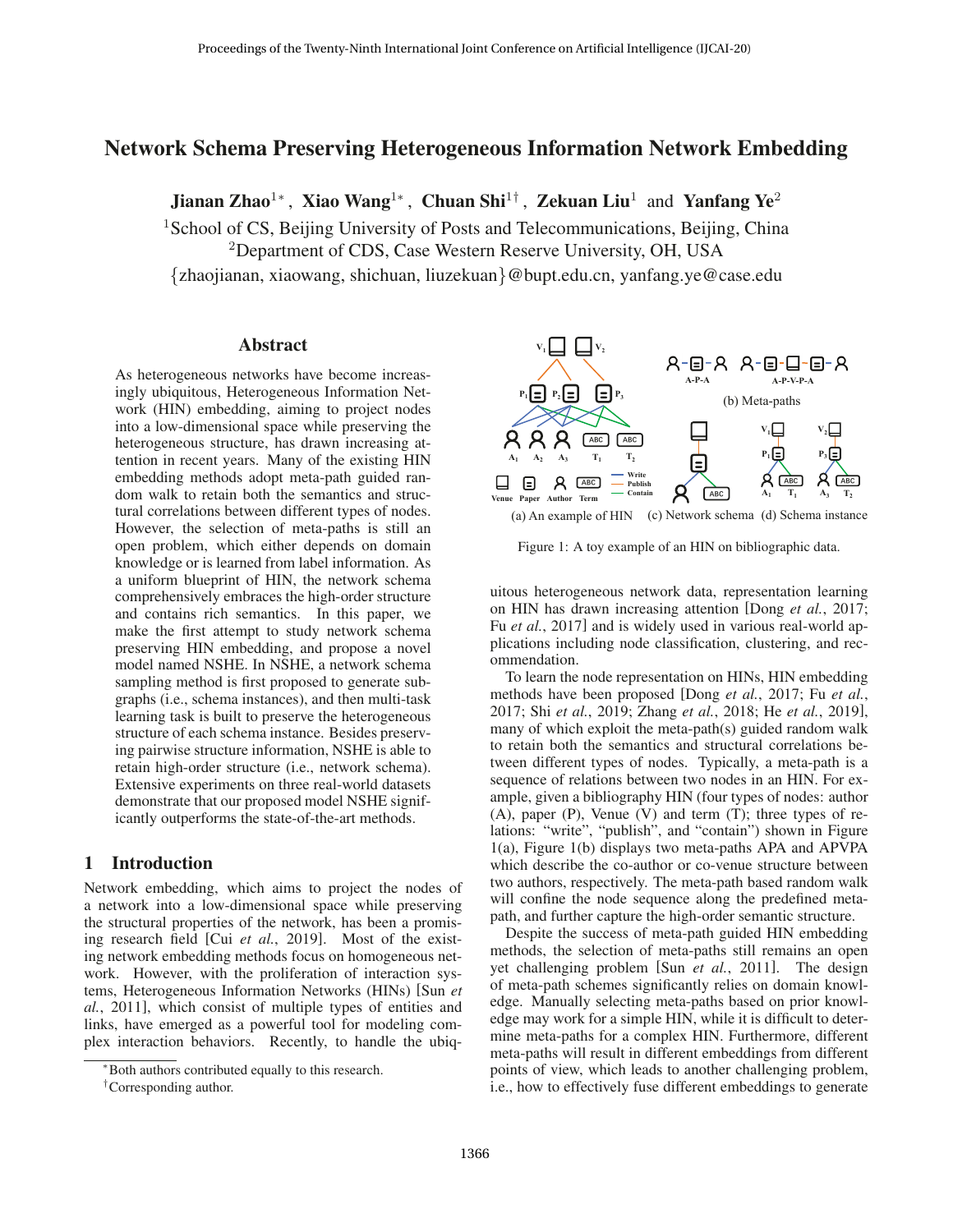uniform embeddings. Some existing works [Shi *et al.*, 2019; Wang *et al.*, 2019; Hu *et al.*, 2019b] use label information to guide the embedding fusion; unfortunately, this is not applicable in unsupervised scenarios.

To tackle the above challenges, we observe that the network schema [Sun *et al.*, 2011], as a uniform blueprint of HIN, comprehensively retains node types and their relations in an HIN. Since network schema is a meta template for HIN, guided by it, we can extract subgraphs (i.e., schema instances) from the HIN. An example is shown in Figure 1(c) and (d), from which we can see that the schema instance depicts the high-order structure information of these four nodes, besides the first-order structure information of two nodes (i.e., pairwise structure). Moreover, the schema instance also contains rich semantics, i.e., a schema instance (shown in Figure 1(d)) naturally describes the overall information, such as the author, the term, and the venue of a paper, as well as their relations. More importantly, different from meta-paths, network schema is a unique structure for an HIN, and thus we do not need domain knowledge to make a choice. These benefits of network schema motivate us to study network schema preserving HIN embedding.

However, it is a non-trivial task. First, *how to effectively preserve the network schema structure?* Network schema structure usually contains all types of nodes. The widely used random walk (with/without meta-path) strategy cannot guarantee to visit all types of nodes and links, therefore it is not applicable for preserving network schema. Moreover, the numbers of various types of nodes in a network schema structure are usually very different, leading to the bias problem. For example, a paper is associated with one venue, but with many terms. Moreover, *how to capture the heterogeneity of nodes and links inside network schema?* We need to delicately design a method not only preserving network schema structure but also considering node and link heterogeneity.

In this paper, we make the first attempt to investigate Network Schema preserving Heterogeneous information network Embedding and propose a novel model named NSHE. Based on node embedding generated by heterogeneous graph convolutional network, NSHE optimizes the embedding via node pairs and schema instances sampled from the HIN. Particularly, in the network schema preserving component, we propose a network schema sampling method, which generates sub-graphs (i.e., schema instances) naturally preserving schema structure. Furthermore, for each schema instance, a multi-task learning model is built to predict each node in the instance with other nodes, which tackles the challenge of heterogeneity. Our major contributions are highlighted as follows:

- To the best of our knowledge, we make the first attempt to preserve the network schema structure for HIN embedding, which not only preserves high-order structure in HIN but also alleviates the meta-path selection dilemma in meta-path guided HIN embeddings.
- We propose a novel model NSHE, in which some delicate designs, e.g., network schema sampling and multitask learning, are proposed to solve the schema structure preserving and the heterogeneity challenges.

• We conduct extensive experiments on three real-world datasets to validate the effectiveness of NSHE compared with the state-of-the-art methods.

## 2 Related Work

Our work is related to network embedding, which assigns nodes in a network to low-dimensional representations and effectively preserves the network structure. For example, the neighbor structure preserving network embedding [Perozzi *et al.*, 2014], the second-order structure preserving network embedding [Tang *et al.*, 2015; Wang *et al.*, 2016], and the community structure preserving network embedding [Wang *et al.*, 2017]. Most of these network embedding methods focus on homogeneous networks, and an elaborate review can be found in [Cui *et al.*, 2019].

With the thriving of heterogeneous network data in realworld applications, HIN Embedding methods have drawn increasing research attention recently. Most existing methods utilize the meta-paths to capture HIN structure. For instance, ESim [Shang *et al.*, 2016] accepts meta-paths as guidance to learn node embedding for similarity search. Metapath2Vec [Dong *et al.*, 2017] proposes meta-path guided random walk and heterogeneous Skip-Gram to handle the heterogeneity in HINs. HIN2Vec [Fu *et al.*, 2017] learns HIN embeddings via predicting different relations in HINs. RHINE [Lu *et al.*, 2019] distinguishes the meta-path based relations and deals with them using different models. HeteSpaceyWalk [He *et al.*, 2019] proposes a spacey random walk to preserve the Markov chain nature of meta-paths based random walks. However, these methods suffer from the meta-path selection and fusion conundrums. In addition, several methods perform HIN embedding without using meta-paths. JUST [Hussein *et al.*, 2018] develops a jump and stay strategy on random walks. HetGNN [Zhang *et al.*, 2019] adopts graph neural networks and preserves the first-order and second-order proximity. HeGAN [Hu *et al.*, 2019a] introduces adversarial learning in HIN embeddings. Though these methods perform HIN embedding without using meta-paths, all of them do not explicitly preserves the network schema structure.

### 3 Proposed Method

Consider an HIN  $G = (V, E)$  composed of a node set V and an edge set  $E$ , along with the node type mapping function  $\phi: V \to \mathcal{A}$ , and the edge type mapping function  $\psi: E \to$ R, where A and R denotes the node and edge types,  $|A|$  +  $|R| > 2$ . The task is to learn the representation of nodes  $\mathbf{Z} \in \mathbb{R}^{|V| \times d}$ , where d is the dimension of representation.

Figure 2 illustrates the framework of the proposed NSHE. NSHE preserves the pairwise and schema proximity concurrently. First, to fully exploit complex network structure and heterogeneous node feature together, we propose to learn node embedding via heterogeneous node aggregation. Second, we preserve the pairwise structure and the schema structure simultaneously. While directly performing random walk cannot generate the desired schema structure, we propose to sample schema instances and preserve the proximity inside instances. Moreover, as different types of nodes in the instances carry different context, a multi-task learning model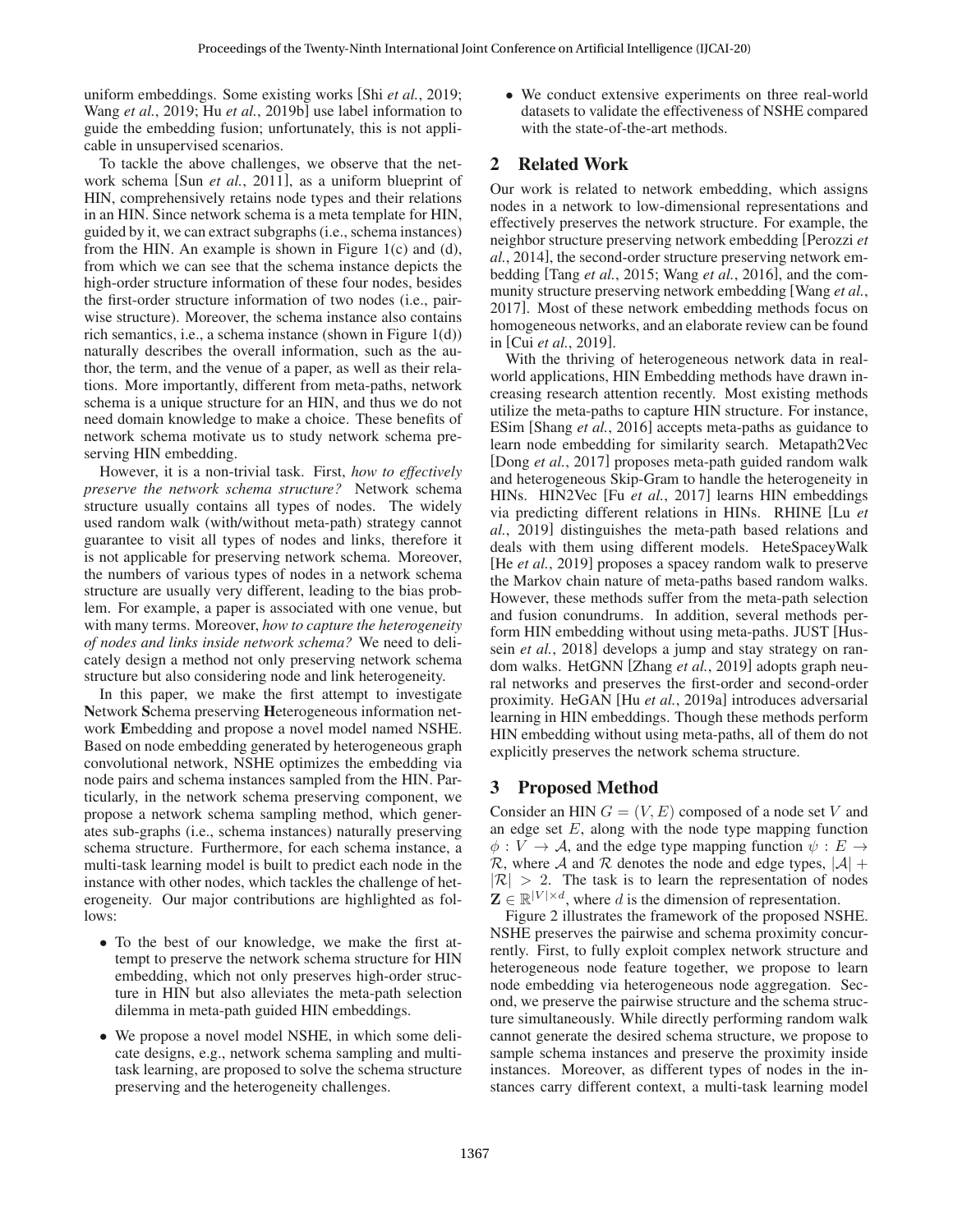

Figure 2: Overview of the NSHE model.

is designed to in turn predict a target node with other context nodes to handle heterogeneity inside schema instances. Finally, NSHE iteratively updates node embeddings via optimizing the aggregation of the pairwise and schema preserving loss.

#### 3.1 Preserving Pairwise Proximity

Despite that we need to capture the network schema structure in HIN embedding, the pairwise proximity between nodes [Tang *et al.*, 2015], as one of the most direct expressions of an HIN, still needs to be preserved. It demonstrates that two nodes with a link, regardless of their types, should be similar. Specifically, considering the heterogeneity of different node feature, for each node  $v_i$  with feature  $f_i$  and type  $\phi(v_i)$ , we use a type-specific mapping matrix  $\mathbf{W}_{\phi(v_i)}$  to map the heterogeneous feature to a common space:

$$
\mathbf{f}'_i = \sigma(\mathbf{W}_{\phi(v_i)} \cdot \mathbf{f}_i + \mathbf{b}_{\phi(v_i)}), \tag{1}
$$

where  $\sigma(\cdot)$  denotes an activation function, and  $\mathbf{b}_{\phi(v_i)}$  stands for the bias vector of type  $\phi(v_i)$ . Based on Equation (1), all the nodes with different types are mapped to the common space, and we denote their mapped features as  $\mathbf{H} = [\mathbf{f}'_i]$ .<br>Then we use a *L*-laver graph convolutional network to gen-Then, we use a L-layer graph convolutional network to generate the node embeddings [Kipf and Welling, 2017] as:

$$
\mathbf{H}^{(l+1)} = \sigma \left( \mathbf{D}^{-\frac{1}{2}} (\mathbf{A} + \mathbf{I}_{|V|}) \mathbf{D}^{-\frac{1}{2}} \mathbf{H}^{(l)} \mathbf{W}^{(l)} \right), \quad (2)
$$

where **A** is the adjacency matrix, and  $\mathbf{A}_{i,j} = 1$  if  $(v_i, v_j) \in$ <br>*E* otherwise  $\mathbf{A}_{i,j} = 0$  **D** is a diagonal matrix, where  $\mathbf{D}_{ij} =$ E, otherwise  $\mathbf{A}_{i,j} = 0$ .  $\mathbf{D}$  is a diagonal matrix, where  $\mathbf{D}_{ii} = \sum_i \mathbf{A}_{ij}$ .  $\mathbf{I}_{|V|}$  is the identity matrix of  $\mathbb{R}^{|V| \times |V|}$ . For the first  $j$   $\mathbf{A}_{ij}$ .  $\mathbf{I}_{|V|}$  is the identity matrix of  $\mathbb{R}^{|V| \times |V|}$ . For the first layer, we denote  $H^{(0)} = H$  and use the output of the Llayer graph convolutional networks as the node embedding, i.e.,  $\mathbf{Z} = \mathbf{H}^{(L)}$ , where the *i*-th row of **Z** is the embedding  $\mathbf{z}_{v_i}$  of node *i*. of node  $v_i$ .

The objective of preserving the pairwise proximity with parameters Θ can be described as:

$$
\mathcal{O}_p = \arg \max_{\Theta} \prod_{v_i \in V} \prod_{v_j \in N_{v_i}} p(v_j | v_i; \Theta), \tag{3}
$$

where  $N_{v_i} = \{v_j | (v_i, v_j) \in E\}$ . The conditional probability  $p(v_i | v_i; \Theta)$  is defined as a softmax function:

$$
p(v_j|v_i; \Theta) = \frac{\exp(\mathbf{z}_{v_j} \cdot \mathbf{z}_{v_i})}{\sum_{v_k \in V} \exp(\mathbf{z}_{v_k} \cdot \mathbf{z}_{v_i})}.
$$
 (4)

To calculate  $p(v_i | v_i; \Theta)$  efficiently, we leverage the negative sampling method [Mikolov *et al.*, 2013] and optimize Θ with the logarithm of Equation (3), therefore the pairwise loss  $\mathcal{L}_p$ can be calculate by:

$$
\mathcal{L}_p = \frac{1}{|E|} \sum_{(v_i, v_j) \in E} \left[ -\log \delta(\mathbf{z}_{v_j} \cdot \mathbf{z}_{v_i}) - \sum_{m=1}^{M_e} \mathbb{E}_{v_{j'} \sim P_n(v)} \log \delta(-\mathbf{z}_{v_{j'}} \cdot \mathbf{z}_{v_i}) \right]
$$
\n(5)

where  $\delta(x)=1/(1 + \exp(-x))$ ,  $P_n(v)$  is the noisy distribution, and  $M_e$  is the negative edge sampling rate. Through minimizing  $\mathcal{L}_p$ , NSHE preserves the pairwise proximity.

### 3.2 Preserving Network Schema Proximity Network Schema Instance Sampling

Network schema is the blueprint of an HIN [Sun *et al.*, 2011]. Given an HIN  $G = (V, E)$ , a network schema  $T_G = (A, \mathcal{R})$ preserves all the node types  $A$  and relation types  $R$  inside G. Network schema proximity implies that all the nodes with different types in a network schema structure should be similar. However, as we mentioned before, the nodes in a network schema structure are usually biased, i.e., the number of nodes of a certain type is larger than those of other types. For example, in Figure 1(a), a paper has multiple authors, but only one venue. To alleviate such bias, we propose to sample a network schema instance defined as follows: A *network schema instance* S is the smallest sub-graph of an HIN, which contains all the node types and edge types defined by the network schema  $T_G$ , if existing. By this definition, each network schema instance is composed of all the node types A and relation types  $R$  defined by the schema, i.e., one node for each type. To illustrate, Figure 1(d) shows two instances sampled from the given HIN. The sampling process is as follows: Starting from a set  $S$  with one node, we keep adding a new node to S until  $|S| = |A|$ , where the new node satisfies: (1) its type is different from the node types in  $S$ ; (2) it connects with the node(s) in  $S$ .

#### Schema Preserving with Multi-task Learning

Now, we aim to preserve the network schema proximity by predicting whether a network schema instance exists in an HIN. To this end, assume we have a network schema instance  $S = \{A_1, P_1, V_1, T_1\}$  as shown in Figure 2, we can predict whether  $A_1$  exists given the set  $\{P_1, V_1, T_1\}$ , or whether  $P_1$  exists given the set  $\{A_1, V_1, T_1\}$ , and so on. These two predictions are different, because of the node heterogeneity. Considering this, we are motivated to design a multi-task learning model to handle the heterogeneity within schema.

Without loss of generality, assume we have the schema instance  $S = \{v_i, v_j, v_k\}$ , if we aim to predict whether  $v_i$  exists given  $\{v_i, v_k\}$ , we call  $v_i$  the **target node** and  $\{v_i, v_k\}$ the context nodes. Therefore, each node will have two roles: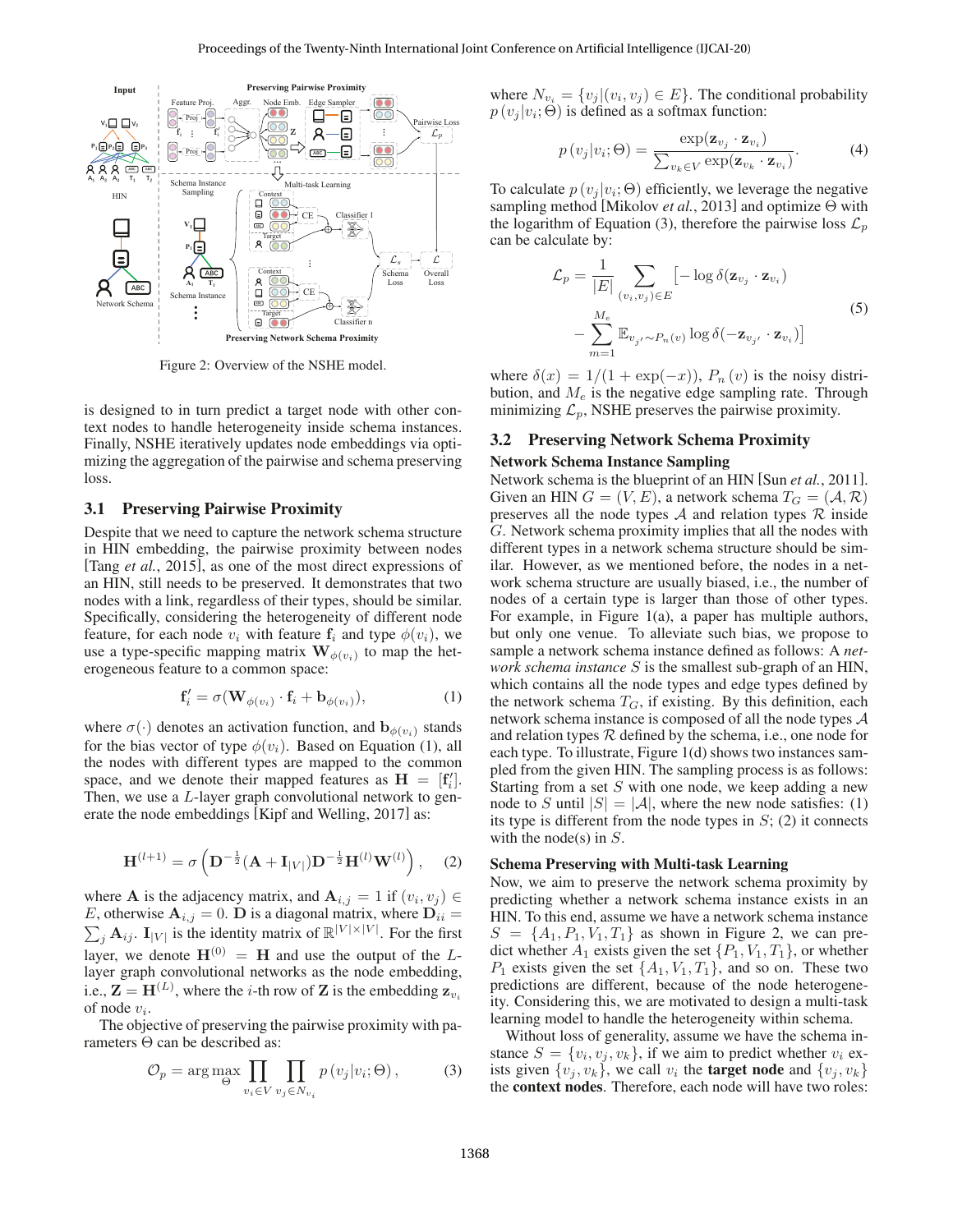one is as the target node and the other is as the context node, as well as two embeddings: target embedding and context embedding. To fully consider the heterogeneity, each node type  $\phi(v_i)$  is associated with an encoder  $\text{CE}^{\phi(v_i)}$  to learn the context embeddings for the context nodes:

$$
\mathbf{c}_{v_j} = \mathrm{CE}^{\phi(v_j)}(\mathbf{z}_{v_j}), \mathbf{c}_{v_k} = \mathrm{CE}^{\phi(v_k)}(\mathbf{z}_{v_k}), \quad (6)
$$

where each CE stands for a fully connected layer of neural network. Then for the target node  $v_i$ , we concatenate its target embedding  $z_{v_i}$  with the context embeddings to obtain the schema instance embedding with target node  $v_i$  denoted as  $\mathbf{z}_{S}^{v_i}$  as follows:

$$
\mathbf{z}_{S}^{v_i} = \mathbf{z}_{v_i} \|\mathbf{c}_{v_j}\|\mathbf{c}_{v_k}.\tag{7}
$$

 $\mathbf{z}_S^{v_i} = \mathbf{z}_{v_i} || \mathbf{c}_{v_j} || \mathbf{c}_{v_k}$ . (7)<br>After obtaining the embedding  $\mathbf{z}_S^{v_i}$ , we predict the probability of S with target node  $v_i$ , denoted as  $y_S^{v_i}$ , whether exists in the network:

$$
y_S^{v_i} = \text{MLP}^{\phi(v_i)}\left(\mathbf{z}_S^{v_i}\right),\tag{8}
$$

where  $MLP^{\phi(v_i)}$  is the classifier for schema instances with target node type as  $\phi(v_i)$ . Similarly when we treat  $v_i$  and  $v_i$ . target node type as  $\phi(v_i)$ . Similarly, when we treat  $v_j$  and  $v_k$ as the target nodes, respectively,  $y_S^{v_j}$  and  $y_S^{v_k}$  can also be obtained following the steps introduced above. Note that, here we take the schema instance with three nodes as an example to explain our method. However, it is easy to extend the model to schema instance with more nodes, since the process is the same.

The schema proximity loss  $\mathcal{L}_s$  can be obtained by predicting the multi-tasks of the schema instances  $S$  sampled from HIN. Additionally, to avoid trivial solutions, we also draw  $M_s$ negative examples of target type for each schema instance via replacing the target node with another node in the same type. The loss of preserving network schema can be described as:

$$
\mathcal{L}_s = -\frac{1}{|\mathcal{A}||\mathcal{S}|} \sum_{S \in \mathcal{S}} \sum_{v_i \in S} \left( R_S^{v_i} \log y_S^{v_i} + (1 - R_S^{v_i}) \log \left( 1 - y_S^{v_i} \right) \right),\tag{9}
$$

where  $R_S^{v_i} = 1$  if  $S^{v_i}$  is a positive network schema instance,<br>otherwise  $R_S^{v_i} = 0$ . By minimizing  $\mathcal{L}_s$ , the schema structure<br>is preserved is preserved.

#### 3.3 Optimization Objective

To preserve both the pairwise proximity and the network schema proximity of HINs, NSHE optimizes the overall loss  $\mathcal L$  by aggregating the loss of preserving pairwise proximity  $\mathcal{L}_p$  and preserving schema proximity  $\mathcal{L}_s$ :

$$
\mathcal{L} = \mathcal{L}_p + \beta \mathcal{L}_s,\tag{10}
$$

 $\mathcal{L} = \mathcal{L}_p + \beta \mathcal{L}_s,$  (10)<br>where  $\beta$  is a balancing coefficient. At last, we adopt the Adam [Kingma and Ba, 2015] algorithm to minimize the objective in Equation (10).

### 4 Experimental Results and Analysis

#### 4.1 Experimental Setup

In order to demonstrate the effectiveness of the proposed model, we conduct extensive experiments including clustering and classification on three HINs shown below:

- DBLP [Lu *et al.*, 2019]: We extract a subset of DBLP which contains 9556 papers (P), 2000 authors (A), and 20 conferences (C). The authors and papers are divided into four areas: database, data mining, machine learning, and information retrieval. We do the two tasks for papers and authors and call them DBLP-P and DBLP-A, respectively. We use 4 meta-paths, namely APCPA, APA, PAP, and PCP, for meta-path related baselines.
- IMDB [Wang *et al.*, 2019]: We extract a subset of IMDB which contains 3676 movies (M), 4353 actors (A), and 1678 directors (D). Movies are divided into three classes, namely action, comedy, and drama according to their genre. We use two meta-paths, namely MAM and MDM, for meta-path related baselines.
- ACM [Wang *et al.*, 2019]: We extract papers published in KDD, SIGMOD, SIGCOMM, MobiCOMM, and VLDB and divide them into three classes: database, wireless communication, and data mining. Then we construct an HIN that contains 4019 papers (P), 7167 authors (A), and 60 conference subjects (S). Papers are labeled according to their conferences. Paper features are the bag-of-words representation of keywords. We use PAP and PSP for meta-path related baselines.

We compare NSHE with seven state-of-the-art embedding methods including two homogeneous network embedding methods, i.e., DeepWalk and LINE and five heterogeneous networks embedding methods, i.e., the last five algorithms:

- DeepWalk [Perozzi *et al.*, 2014]: It performs a random walk on networks and then learns the representation of nodes via the Skip-Gram model.
- LINE [Tang *et al.*, 2015]: It considers first-order or second-order proximity in networks, denoted as LINE-1st and LINE-2nd, respectively.
- **Metapath2Vec** [Dong *et al.*, 2017]: It adopts metapaths based random walk and heterogeneous Skip-Gram model to perform node embedding.
- **HIN2Vec** [Fu *et al.*, 2017]: It learns the latent representation of nodes and meta-paths in an HIN by conducting multiple prediction training tasks jointly.
- HERec [Shi *et al.*, 2019]: It adopts meta-paths to filter node sequences of same type with different semantics and applies DeepWalk to perform network embedding.
- **DHNE** [Tu *et al.*, 2018]: It adopts deep auto-encoders and classifiers to preserve the first and second order proximity of hyper networks. Here we treat the network schema instances as hyper-edges.
- **HeGAN** [Hu *et al.*, 2019a]: It learns the representation of nodes in HIN via preserving the heterogeneous relations with adversarial learning.

Here, we briefly introduce the experimental settings. For our proposed model, the feature dimension in common space and the embedding dimension  $d$  is set as 128. The negative schema instance sample rate  $M_s$  in Section 3.2 is set as 4. We perform neighborhood aggregation via an one-layer-GCN, i.e.,  $L = 1$ , and use two-layer-MLPs for schema in-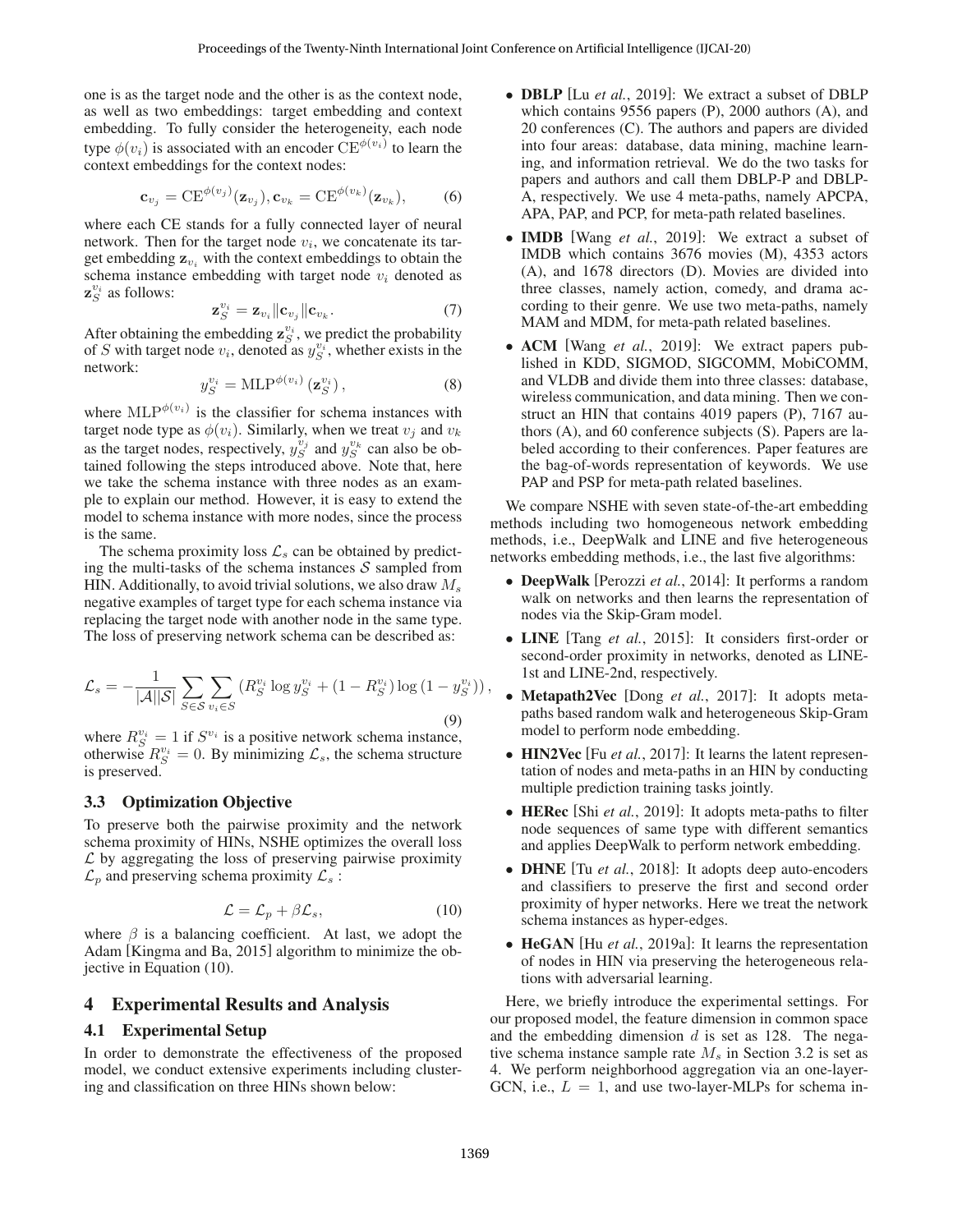Proceedings of the Twenty-Ninth International Joint Conference on Artificial Intelligence (IJCAI-20)

|              | DBLP-P   |          | DBLP-A   |          | <b>IMDB</b> |          | ACM      |          |
|--------------|----------|----------|----------|----------|-------------|----------|----------|----------|
|              | Micro-F1 | Macro-F1 | Micro-F1 | Macro-F1 | Micro-F1    | Macro-F1 | Micro-F1 | Macro-F1 |
| DeepWalk     | 90.12    | 89.45    | 89.44    | 88.48    | 56.52       | 55.24    | 82.17    | 81.82    |
| LINE-1st     | 81.43    | 80.74    | 82.32    | 80.20    | 43.75       | 39.87    | 82.46    | 82.35    |
| $LINE-2nd$   | 84.76    | 83.45    | 88.76    | 87.35    | 40.54       | 33.06    | 82.21    | 81.32    |
| <b>DHNE</b>  | 85.71    | 84.67    | 73.30    | 67.61    | 38.99       | 30.53    | 65.27    | 62.31    |
| Metapath2Vec | 92.86    | 92.44    | 89.36    | 87.95    | 51.90       | 50.21    | 83.61    | 82.77    |
| HIN2Vec      | 83.81    | 83.85    | 90.30    | 89.46    | 48.02       | 46.24    | 54.30    | 48.59    |
| <b>HERec</b> | 90.47    | 87.50    | 86.21    | 84.55    | 54.48       | 53.46    | 81.89    | 81.74    |
| <b>HeGAN</b> | 88.79    | 83.81    | 90.48    | 89.27    | 58.56       | 57.12    | 83.09    | 82.94    |
| <b>NSHE</b>  | 95.24    | 94.76    | 93.10    | 92.37    | 59.21       | 58.35    | 84.12    | 83.27    |

Table 1: Performance evaluation of multi-class classification.

|              | DBLP-P | DBLP-A | <b>IMDB</b> | <b>ACM</b> |
|--------------|--------|--------|-------------|------------|
| DeepWalk     | 46.75  | 66.25  | 0.41        | 48.81      |
| $LINE-1st$   | 42.18  | 29.98  | 0.03        | 37.75      |
| LINE-2nd     | 46.83  | 61.11  | 0.03        | 41.80      |
| <b>DHNE</b>  | 35.33  | 21.00  | 0.05        | 20.25      |
| Metapath2Vec | 56.89  | 68.74  | 0.09        | 42.71      |
| HIN2Vec      | 30.47  | 65.79  | 0.04        | 42.28      |
| <b>HERec</b> | 39.46  | 24.09  | 0.51        | 40.70      |
| <b>HeGAN</b> | 60.78  | 68.95  | 6.56        | 43.35      |
| <b>NSHE</b>  | 65.54  | 69.52  | 7.58        | 44.32      |

Table 2: Performance evaluation of node clustering.

stance classification. For models that use meta-paths in modeling, we choose the popular meta-paths adopted in previous methods and report the best result. For models that require node feature, we apply DeepWalk [Perozzi *et al.*, 2014] to generate node feature. The code and dataset is publicly available on  $Github<sup>1</sup>$ .

#### 4.2 Node Classification

In this section, we evaluate the performance of node embedding with node classification tasks. After learning the node embeddings, we train a logistic classifier with 80% of the labeled nodes and use the remaining data for testing. We use Micro-F1 and Macro-F1 score as the metrics for evaluation. The results are shown in Table 1, from which we have the following observations: (1) Generally speaking, HIN embedding methods perform better than homogeneous network embedding methods, which proves the benefits of considering heterogeneity. (2) Though NSHE does not utilize any prior knowledge, it consistently outperforms the baselines. It demonstrates the effectiveness of our proposed method in classification tasks.

#### 4.3 Node Clustering

We further conduct clustering tasks to evaluate the embeddings learned by NSHE. Here we utilize the K-Means model to perform node clustering and set the number of clusters for K-Means as the number of classes. The performance in terms of NMI is shown in Table 2. Similarly, the proposed method NSHE significantly outperforms others in most cases, which further demonstrates the effectiveness of NSHE.



Figure 3: Performance evaluation of variants of NSHE.



Figure 4: Embedding visualization of different methods on DBLP-A. Each point indicates one author and its color indicates the research area.

#### 4.4 Comparison of Variants of NSHE

In order to verify the effectiveness of the delicate designs in NSHE, we propose three variants of NSHE as follows:

- NSHE-Pairwise considers the pairwise loss only, i.e.,  $\mathcal{L} = \mathcal{L}_p$ . Therefore, the NSHE-Pairwise model does not explicitly preserve the high-order structure of network schema.
- NSHE-NS leverages the structure of network schema only, i.e.,  $\mathcal{L} = \mathcal{L}_s$ . Therefore, the NSHE-NS model does not explicitly preserve the pairwise structure.
- NSHE-Homo treats the heterogeneous network schema instances as homogeneous. That is, NSHE-Homo uses one MLP classifier for all of the network schema instances classification tasks.

We use the same parameter for variants of NSHE and show the classification and clustering performances of each model in Figure 3. For better visualization, we scale the NMI value

<sup>1</sup> https://github.com/Andy-Border/NSHE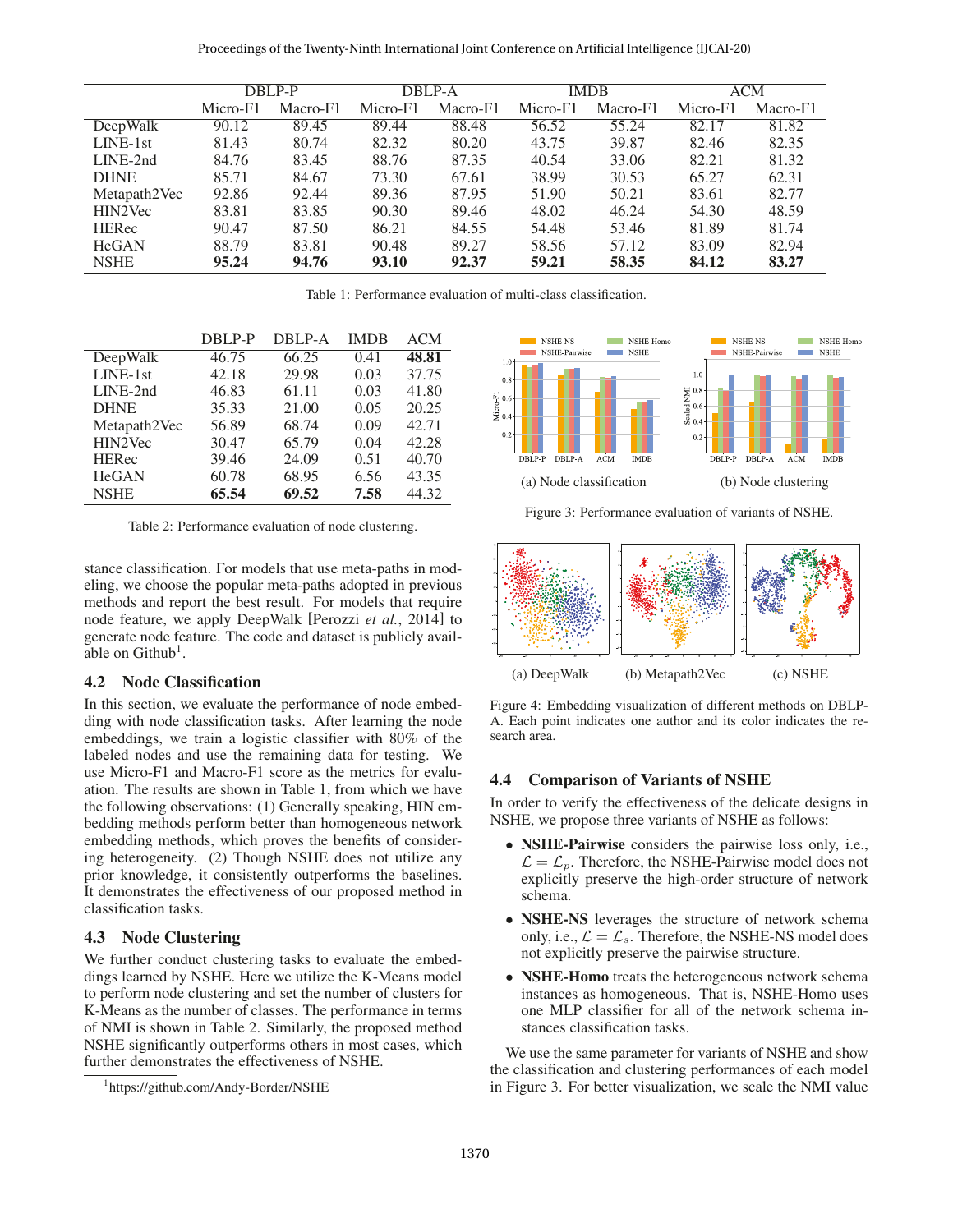

Figure 5: Parameter sensitivity of NSHE w.r.t. the balancing coefficient  $\beta$  and the number of negative schema instances  $M_s$ .

to [0,1] according to the best performance of the variants. It is obvious that NSHE outperforms the variants in most cases. NSHE performs better than NSHE-NS and NSHE-pairwise, indicating that it is necessary to preserve both first-order (i.e., pairwise) and high-order (i.e., network schema) structure information. Moreover, the first-order structure, as the most basic expression of HIN, is more essential, since NSHE-Pairwise generally performs better than NSHE-NS. The better performance of NSHE against NSHE-Homo confirms the benefit of multi-task learning for handling heterogeneity in network schema instances.

#### 4.5 Visualization

To examine the network representations intuitively, we visualize the embeddings of author nodes in DBLP using the t-SNE [Maaten and Hinton, 2008] algorithm. We select Deep-Walk and Metapath2Vec as the representative baselines for homogeneous and heterogeneous embedding methods. For Metapath2Vec, the APCPA meta-path is adopted, since it achieves the best results on DBLP. The visualization of embeddings generated by different methods is shown in Figure 4, from which we can observe the following phenomenons: The heterogeneous methods (i.e. Metapath2Vec and NSHE) outperform the homogeneous method DeepWalk, whose embedding has blurry boundaries and may lead to inaccuracy in classification tasks. Moreover, without given any prior knowledge or supervision, NSHE still separates the authors in different research areas with distinct boundaries, which further demonstrates that the preservation of both pairwise and the schema structure in HIN is effective.

#### 4.6 Parameter Analysis

In this section, we investigate the sensitivity of parameters and report the results of NSHE in terms of classification on ACM and clustering on DBLP-P with different parameters.

**Balance coefficient**  $\beta$ . The balance coefficient  $\beta$ , described in Section 3.3, balances the importance between the pairwise similarity and the high-order proximity of network schema. Larger  $\beta$  stands for greater high-order influence on the model. Figure 5(a) and Figure 5(b) show the impact of different  $\beta$  on classification and clustering tasks, respectively. As we can see, for both tasks, it is better to balance the importance of different terms. Specifically, while increasing  $\beta$ , the performance of both tasks firstly increases and reaches a peak with  $\beta = e$  and  $\beta = e^3$  for classification and clustering respectively. Notably, the optimal  $\beta$  differs in different datasets and tasks, which indicates that the importance of the pairwise and the high-order proximity varies in different tasks.

Negative schema instance rate  $M_s$ . The negative instance rate, described in Section 3.2, is the ratio between negative and positive network schema instances. Figure 5(c) and Figure 5(d) show the impact of different  $M_s$  on classification and clustering tasks, respectively. The results indicate that NSHE needs a suitable negative sample rate to preserve the highorder structure. As we can see, with the growth of the negative sample rate, the performance raises first and then starts to drop slowly after the negative sample rate equals to 4. The reason is that the large negative schema sampling rate will cause imbalance of data which causes trivial solutions (all negative prediction) of classifiers. In this case, the schema proximity cannot be well preserved.

#### 5 Conclusion

In this paper, we make the first attempt to study the network schema preserving embedding in HINs. Network embedding via network schema preserves the semantics of network schema and does not suffer from limited domain knowledge. We propose NSHE, which learns embeddings that preserve pairwise structure and network schema structure concurrently. Particularly, NSHE adopts a network schema instance sampling method to deal with the bias of different types of nodes and uses multi-tasks classifiers to preserve the heterogeneity within HINs. Experimental results including classification and clustering demonstrate the effectiveness of NSHE.

#### Acknowledgments

J. Zhao, C. Shi, X. Wang, and Z. Liu's work is supported by the National Natural Science Foundation of China (No. U1936220, 61772082, 61702296, 61806020, 61972442), the National Key Research and Development Program of China (2018YFB1402600), the CCF-Tencent Open Research Fund, and the Fundamental Research Funds for the Central Universities. Y. Ye's work is partially supported by the NSF IIS-1951504, CNS-1940859, CNS-1946327, CNS-1814825 and OAC-1940855, and the NIJ 2018-75-CX-0032.